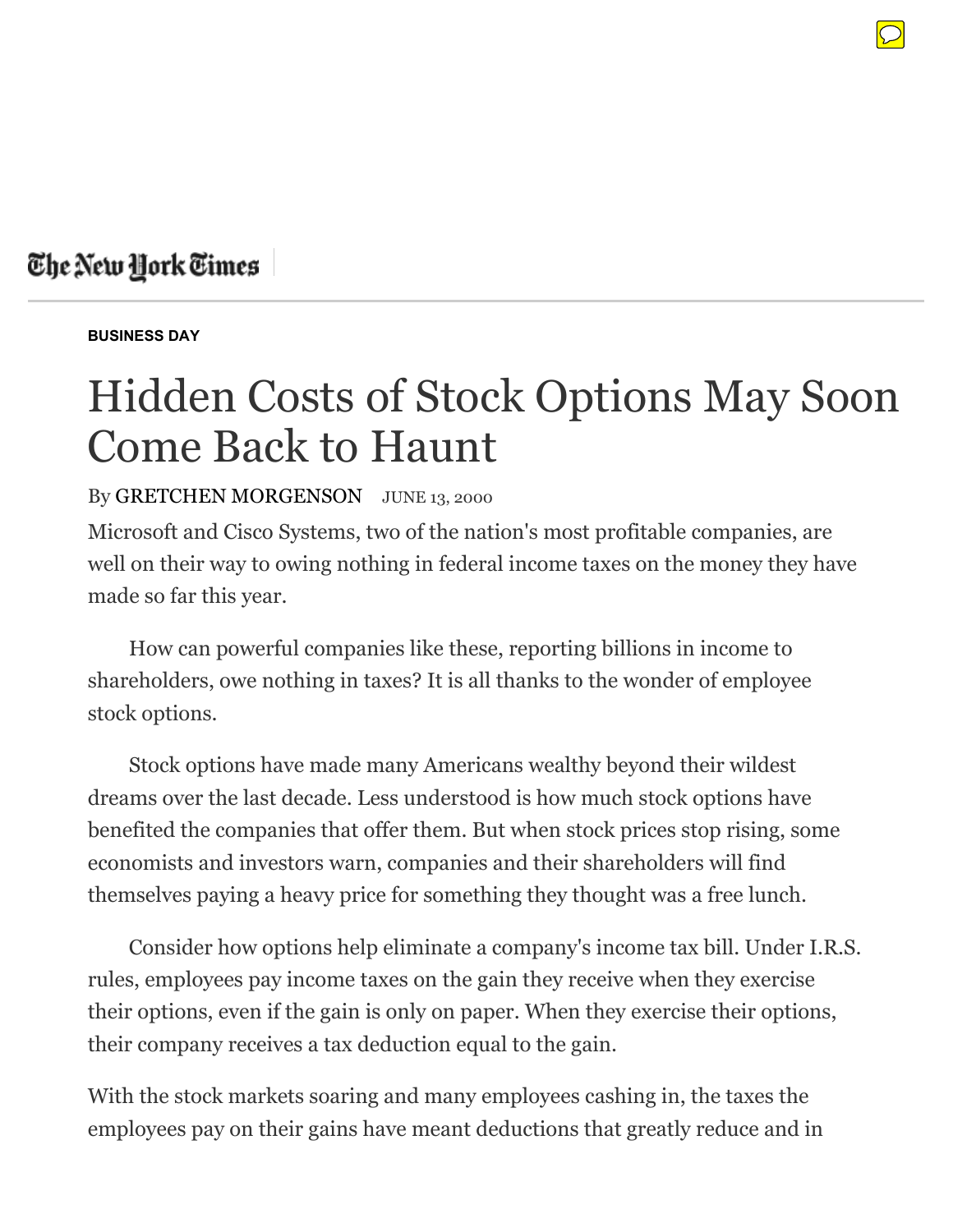some cases even wipe out some companies' current tax bills. This does not mean the federal government is reaping less in taxes. It simply means that the tax burden has shifted from corporations to individuals, most of whom willingly pay because the taxes are so much less than the gains.

Microsoft's options-related tax deduction of roughly \$11.4 billion in the first nine months of this fiscal year, for example, exceeds the \$10.6 billion in pretax income that the company reported to shareholders. That saves the company \$4 billion in taxes. So while Microsoft may escape taxes this year, its employees will presumably pay tax on that \$11.4 billion at ordinary rates.

Tax breaks are not the only benefit to corporations. Options can also significantly cut companies' labor costs as employees, eager to get rich off their options, demand less in cash compensation. Lower labor costs. Lower taxes. What more could a company ask?

''Stock options have become as American as motherhood and apple pie,'' said Patrick S. McGurn, a vice president at Institutional Shareholder Services, an investment advisory firm in Rockville, Md. ''It has all been fueled by this notion that options have no cost and that there is an unlimited supply of them. It's like the government and its printing press. But ultimately the market is going to suffer. The day of reckoning will come.''

When that day comes is, of course, unclear. But when stocks stop soaring - and many have done so this year -- the equation upon which option mania is based changes. Employees exercise fewer options and companies' tax bills will rise. And as worried employees begin to demand more of their compensation in cash, companies' labor costs rise.

Desperate to appease employees, many companies will issue even more options. After Microsoft's stock tumbled on the prospect of a breakup by the government, the company issued \$1.9 billion in new options in April to supplement those issued last year that are worthless. This comes on top of the \$69 billion in outstanding Microsoft stock options as of last June.

Trouble is, the more options there are, the less valuable the stock becomes.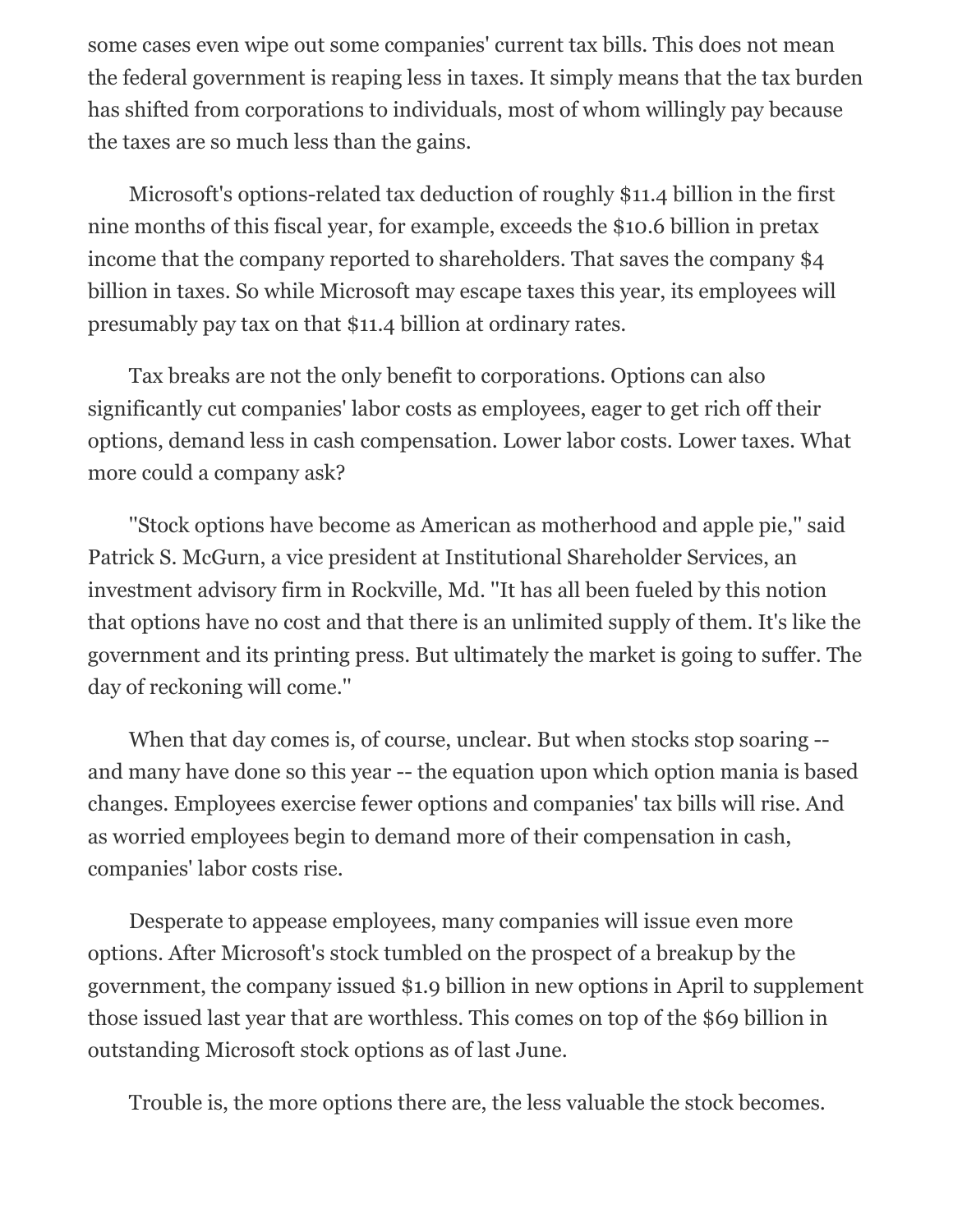Options carry significant costs. One is that companies must buy back millions of their own shares to offset the stock they have dispensed to employees at much lower prices in option programs. If they do not repurchase stock, there will be so many shares on the market that the company's earnings, on a per-share basis, will plunge. This is known as dilution.

In the last three years, for example, Dell Computer has bought back \$3.6 billion worth of stock to reduce share dilution. In the period, Dell's net income totaled a little over \$4 billion. The money Dell put into buybacks might have gone into research and development.

Dell is not alone in stock repurchases. A 1999 study by J. Nellie Liang and Steven A. Sharpe, researchers at the Federal Reserve Board, found that in 1998 the 140 largest nonfinancial companies in the United States expended 40 percent of their earnings to buy back shares, up from 17 percent of earnings used to do so in 1994. The study noted that large companies have borrowed money or run down financial assets to finance repurchases.

The upside of stock options has been well-chronicled in recent years. They allow cash-poor start-up companies to attract talented employees and help established companies keep the workers they have. And options reward hardworking employees and give them the benefit of ownership in their enterprise.

All to the good. But corporate America has played down the costs associated with options. As a result, what began as a dalliance threatens to become an addiction.

The number of employees receiving stock options in the United States has grown to as many as 10 million from about one million in the early 1990's, according to the National Center for Employee Ownership. About one-third of companies have programs offering options to lower-level workers as well as executives, according to Pearl Meyer & Partners, an executive compensation consulting firm in New York. Last year, 200 of the nation's largest companies granted equity incentives -- mostly options -- to employees that represented 2 percent of the companies' shares outstanding, on average, the firm said. Ten years earlier, the so-called grant rate was about half that.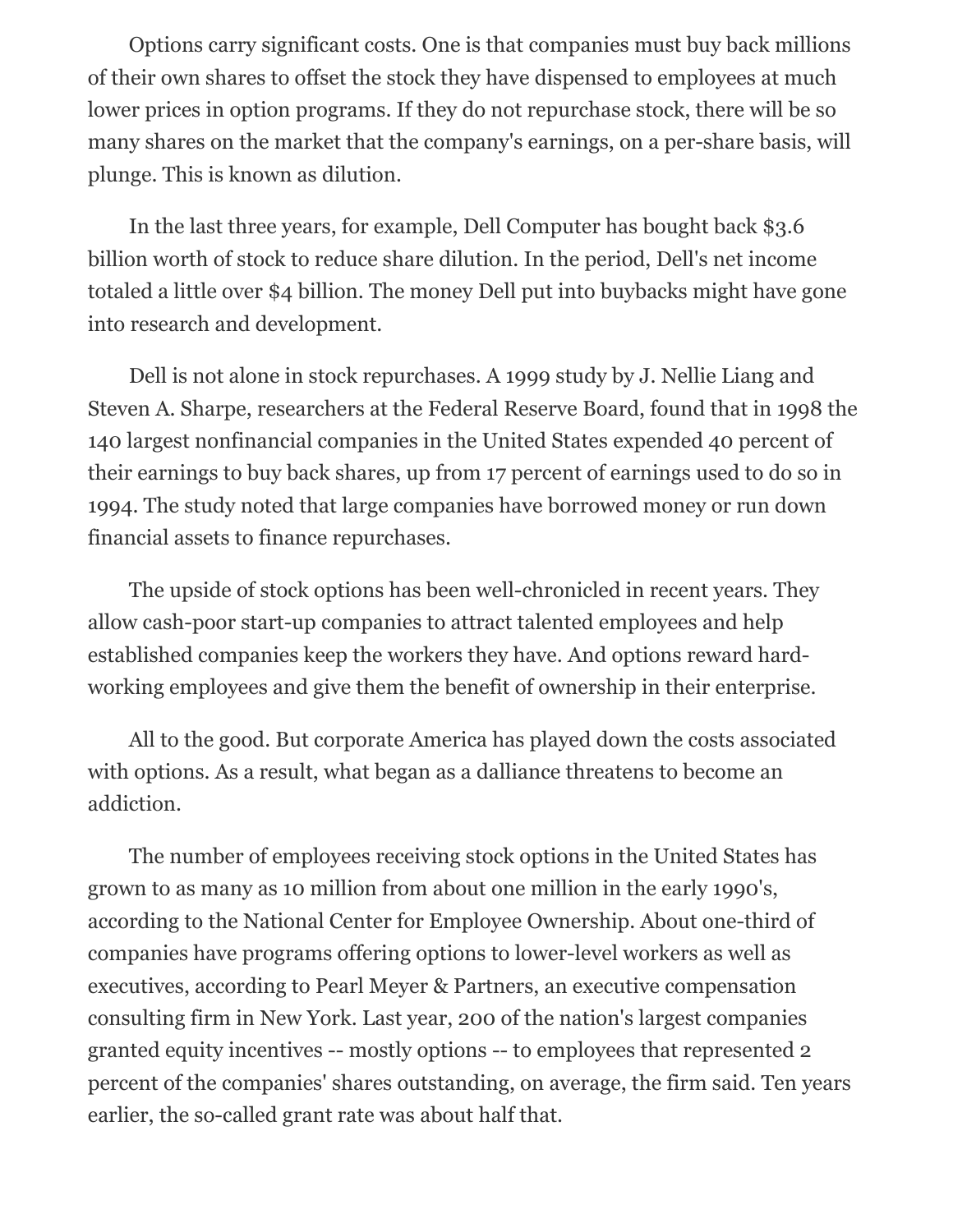Now that many share prices are falling, options will harm the value of a company's shares even more than they did when stocks were higher, Mr. McGurn of Institutional Shareholder Services said. That is because executives' option grants are typically based on a dollar figure, say \$2 million, rather than on a number of shares. A falling stock price means more shares dispensed to the executive in an option grant.

As managers' compensation has depended more on stock options, keeping the share price rising -- and options in the money -- has become paramount. Walter P. Schuetze, former chief accountant for the enforcement division of the Securities and Exchange Commission, says the prevalence of accounting gimmickry at many American companies is in part a result of the increasing popularity of options.

''The amount of management compensation tied to the stock price is huge,'' Mr. Schuetze said. ''And it is driving corporate managers to make their numbers so the compensation gets even larger.''

An academic study by David Aboody, assistant professor of accounting at the University of California at Los Angeles, and Ron Kasznik, associate professor at Stanford University's business school, found that executives manage the disclosures of corporate news to increase the value of their options. The study will be published in the Journal of Accounting and Economics.

Studying option grants made between 1992 and 1996 at 1,264 public companies that make awards on fixed schedules, Professors Aboody and Kasznik found that companies had significantly lower returns in the period before the award than in the period immediately after it. This confirmed to the professors that executives delayed announcing good news until after the award dates and rushed out with bad news before the options were awarded.

''Such a disclosure strategy,'' the professors wrote, ''ensures that decreases in the firm's stock price related to the arrival of bad news occur before, rather than after, the award date, while stock price increases related to the arrival of good news occur after, rather than before, the award.''

Indeed, stock options have become so crucial to executives today that some economists say if stock prices tumble, managements interested in maximizing the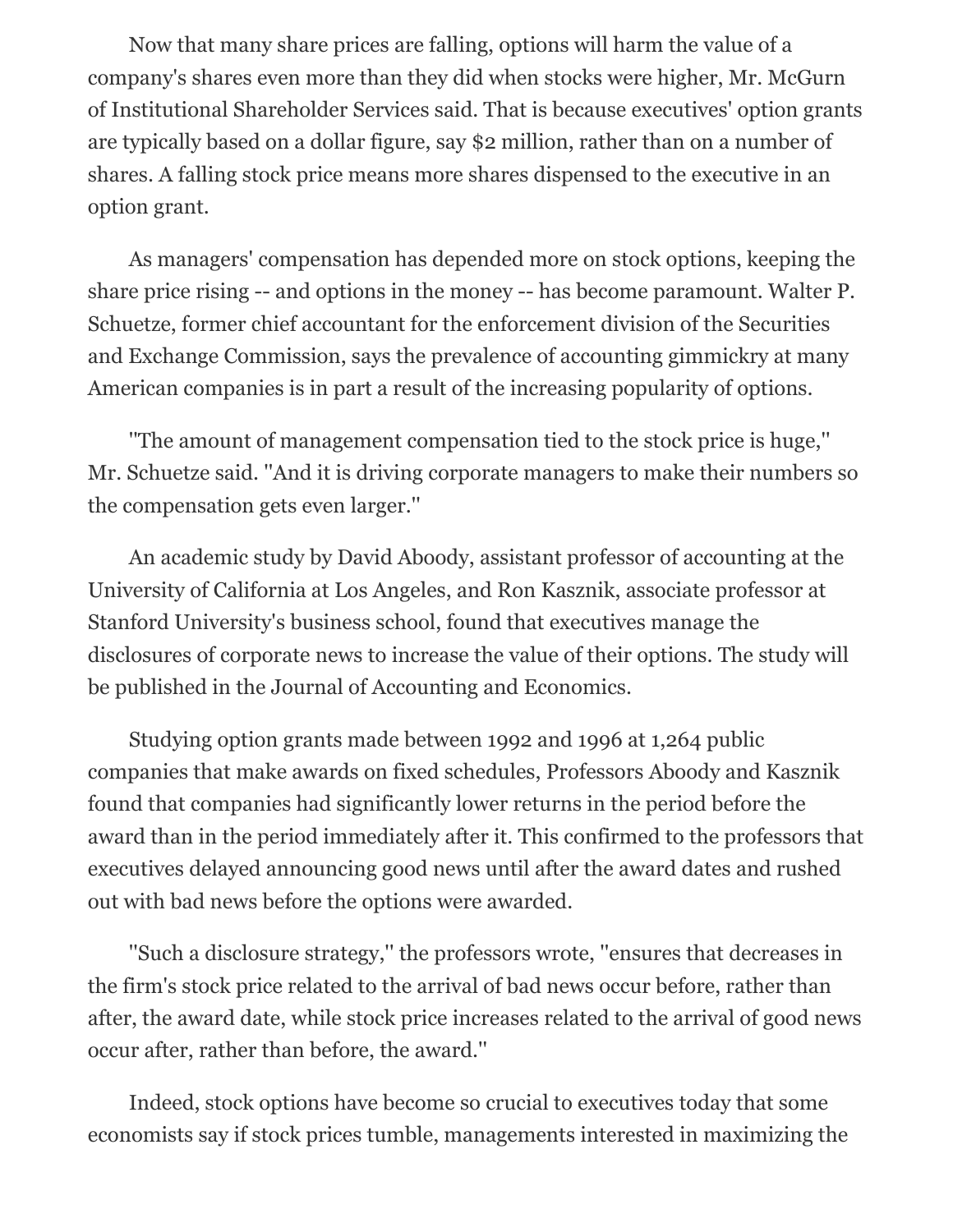value of their compensation plans would have an even greater interest in driving down their stocks' prices to guarantee future gains on options issued at rockbottom levels.

Andrew Smithers, founder and economist at Smithers & Company, an investment advisory firm in London and the co-author with Stephen Wright of ''Valuing Wall Street: Protecting Wealth in Turbulent Markets,'' said: ''If the market were to fall, the interests of management would cease to be driving up the stock price. It would be driving it down so the next round of options are at a lower price.''

Even now, some companies' option grants are at odds with shareholder interests. A 1999 study of 900 companies by Ira Kay, a practice partner at the Watson Wyatt Worldwide consulting firm, found that companies with the greatest percentage of shares outstanding represented by unexercised options produced lower returns to shareholders than those with a smaller percentage of option grants hanging over them.

While Mr. Kay said that many companies produce good returns for shareholders in spite of the so-called option overhang, he added, ''It's a scarce and very valuable resource that needs to be optimally allocated by the board of directors.''

If the use of options were limited to a handful of companies, the overall market impact would not be great. But many companies have joined the option game recognizing that they are at a disadvantage to companies spreading the option wealth.

Laurence A. Tisch, co-chairman of the Loews Corporation, has for years refused to make options a part of the company's executive compensation plan because of their future costs to shareholders. Last year, however, he succumbed to the pressure and now hands out a tiny portion of options to managers. ''I'm against options and we haven't had options at Loews in 25 or 30 years,'' Mr. Tisch said. ''But it was a problem with some executives. Whether we needed it or didn't need it, we thought we needed it.''

One of the biggest arguments for options is that they help companies retain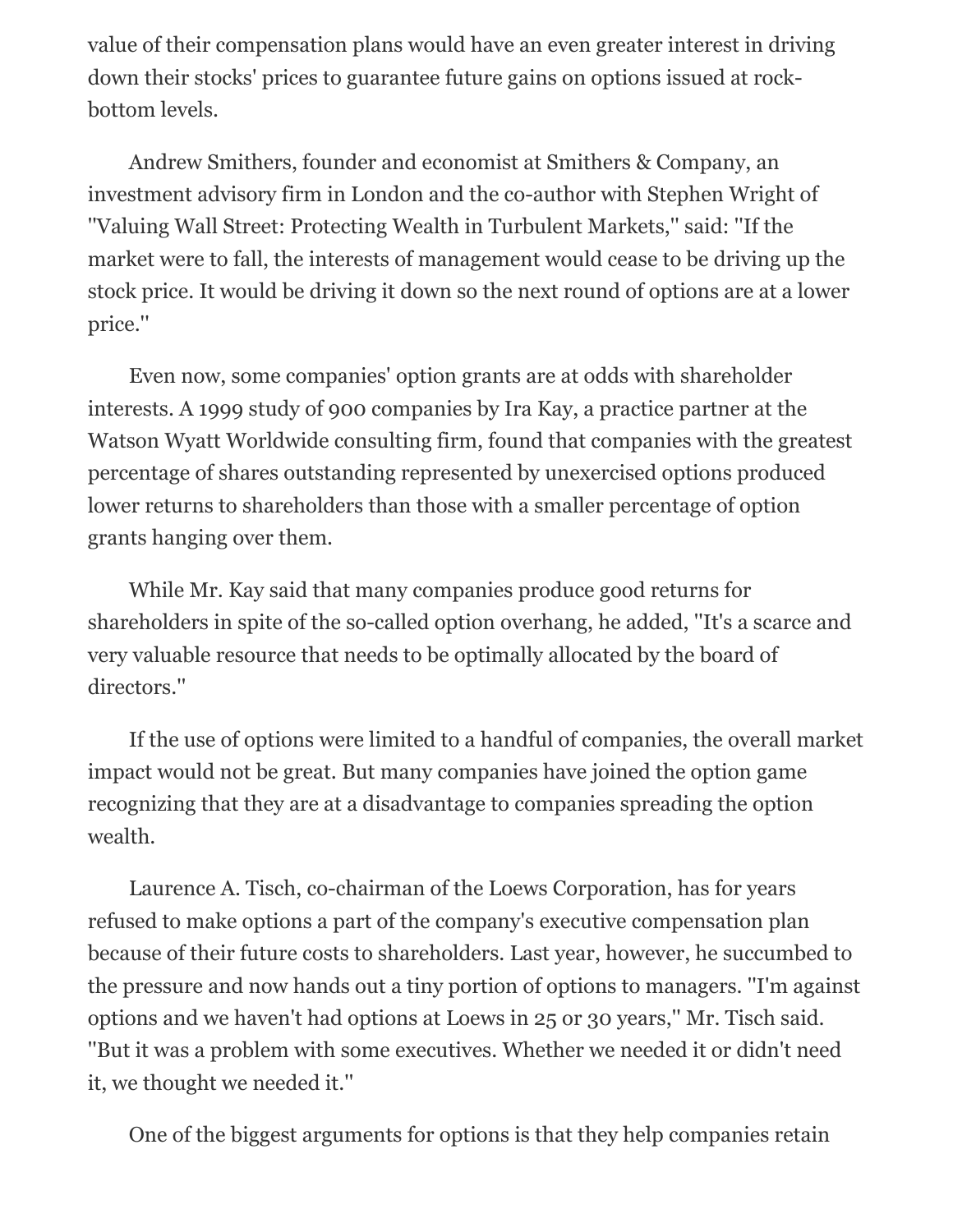good workers and provide an incentive for employees to increase their productivity. John Connors, chief financial officer at Microsoft, said: ''We very much continue to believe strongly in the direct linkage to our employees being shareholders and creating long-term shareholder value. Both shareholders and employees would look at this program as being an integral part of the success of our company.''

Microsoft said it was impossible to predict what its tax bill would be in 2000 since the year is not yet over. The company confirmed that its options-related tax deduction exceeded its taxable income as reported to shareholders so far this year, but said that there were many different elements that go into figuring the company's taxes that are not available to the public. Microsoft declined to make its tax returns available.

Mr. Connors acknowledged that his company's happy experience with stock options had come in a bull market. It remains to be seen, he said, whether options will keep employees happy if their company's stock price falls.

For the moment, options maintain their allure. Even Washington is convinced that they are good for all. Rather than fretting about the decline in corporate tax receipts, some lawmakers want to give employees a tax break as well.

John Boehner, the Ohio Republican who is chairman of the House subcommittee on employer-employee relations, has written legislation that would create a new ''superstock option.'' It would allow employees to pay taxes on the options at capital gains rates rather than higher ordinary income rates. The new options would still provide a tax deduction for the companies issuing them. This would almost certainly reduce Treasury receipts.

Mr. Boehner said the legislation would help workers ''share in the tremendous growth of today's economy in a way that benefits them, their employers and the entire economy.'' To qualify for the tax treatment, companies would have to offer options to at least half of their employees. Democrats on the subcommittee are hardly objecting -- they are just insisting that companies make them available to 90 percent or more of employees to qualify.

But the cost of making options more attractive than they already are is high.